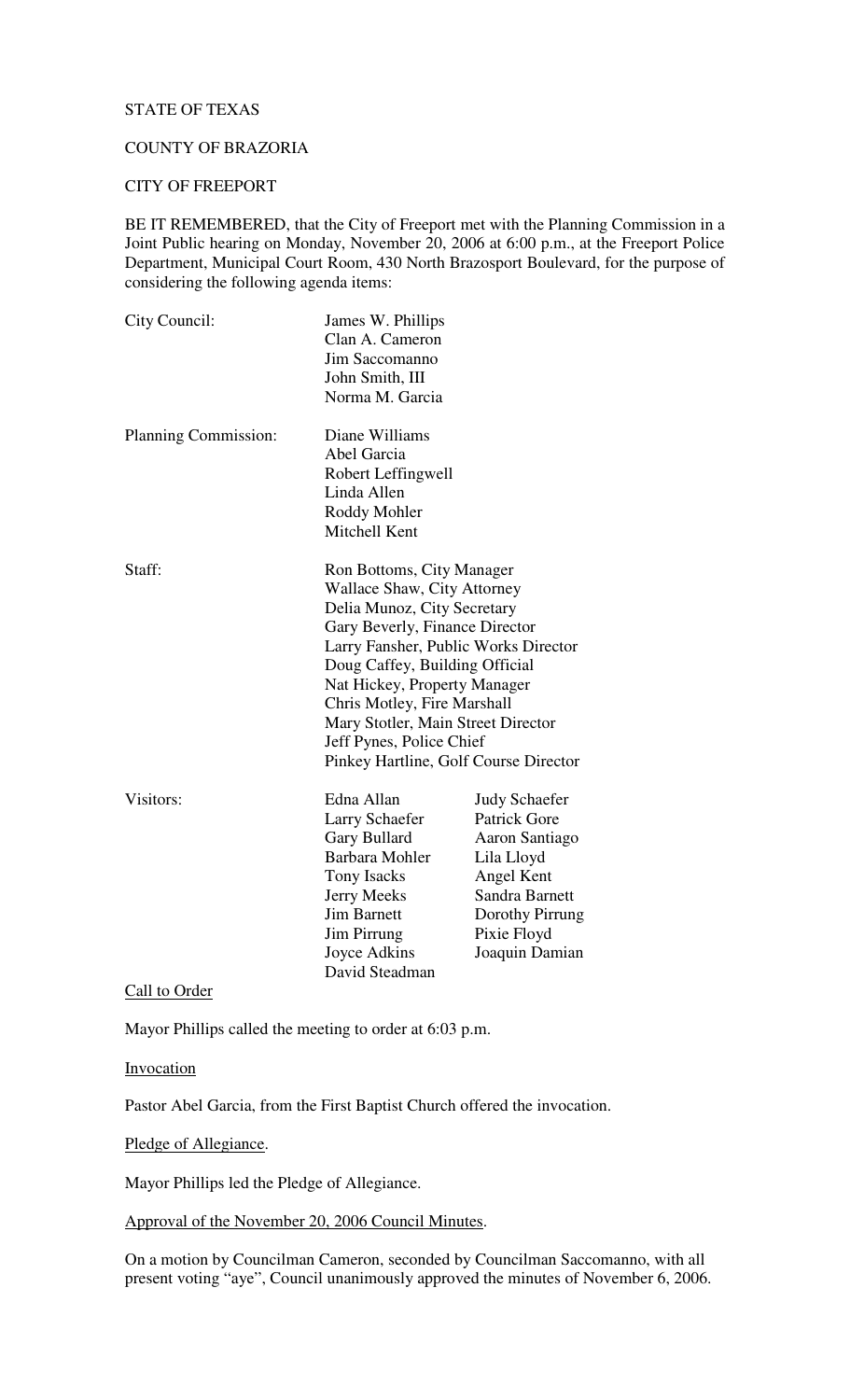# Attending Citizens and Their Business.

Joaquin Damian of 915 W.  $7<sup>th</sup>$  Street said he is moving from the City, but not due to problems that exist in the City. He has always tried to help the poor and oppressed and expressed that the City had no right to compete with private business. He invited everyone who came in peace to visit him in San Antonio, Texas.

**Public Hearing**: The City Council and the Planning Commission of said city will conduct a joint public hearing to consider a proposed amendment to the Comprehensive Zoning Ordinance of said City codified as Chapter 155 of the Code of Ordinances of said City, changing the zoning classification of any and all of the land lying between the Mystery Harbor Subdivision and the Velasco Memorial Bridge and between the Old Brazos River and Mystery Harbor Lane and Front Street, as follows: all of such land presently zoned R-3 to a new zoning classification of W-lR and the land presently zoned W-l to a new zoning classification of W-IR.

There being a quorum of the City Council and the Planning Commission, Mayor Phillips opened the public hearing at 6:08 p.m. He read out the proposed amendment to the Comprehensive Zoning.

Joyce Adkins said her mother owns property on 101 N. Front Street, and stated that the only reason zoning exists is to protect property rights. She stated that this property should remain residential, and does not want a six-pack business, leaving at 3 or 4 in the morning, involving 6 cars, and the streets they drive on. This rezoning would bring the City down. She opposed the city's rezoning, due to the request of one individual and the real estate business.

Tony Issac is the individual who asked for the rezoning. He stated that a six-pack business is very quiet and traffic is minimal and they are not there at 3:00 o'clock in the morning. He said his proposal would increase the value of everyone's property.

Mayor Phillips informed him that this was a public hearing for a rezoning, not for a six pack license. This rezoning would not guarantee his six-pack license.

Elton Black a new homeowner on Ave. A, asked how this rezoning would affect his property. Mr. Shaw stated to him that the rezoning is between the alley and the River, and would not affect his property.

A gentleman asked for the definition of W1R, and Mr. Shaw read it out to him.

Doug Caffey stated that the R-1 zoning to W1R would have very little impact, the R-3 would be affected the most.

Councilman Cameron opposed the rezoning, because residents in the R-3 zone would not be able to rebuild if 51% of their homes were damaged. It would be affecting their property rights.

Councilman Smith asked the Planning Commission what issues were addressed on the proposed rezoning.

Diane Williams, Chairwoman answered that the Planning Commission had observed the land as it lies, discussed setback, easements, utility lines, and being that Front Street is not a street. The front of the houses faces the river. She emphasize that the rezoning is not for one person but to benefit all on the water front, giving them more flexibility to utilize the land.

Diane Williams, Chairwoman of the Planning Commission recommended that the City change the zoning classification of any and all of the land lying between the Mystery Harbor Subdivision and the Velasco Memorial Bridge and between the Old Brazos River and Mystery Harbor Lane and Front Street, as follows: all of such land presently zoned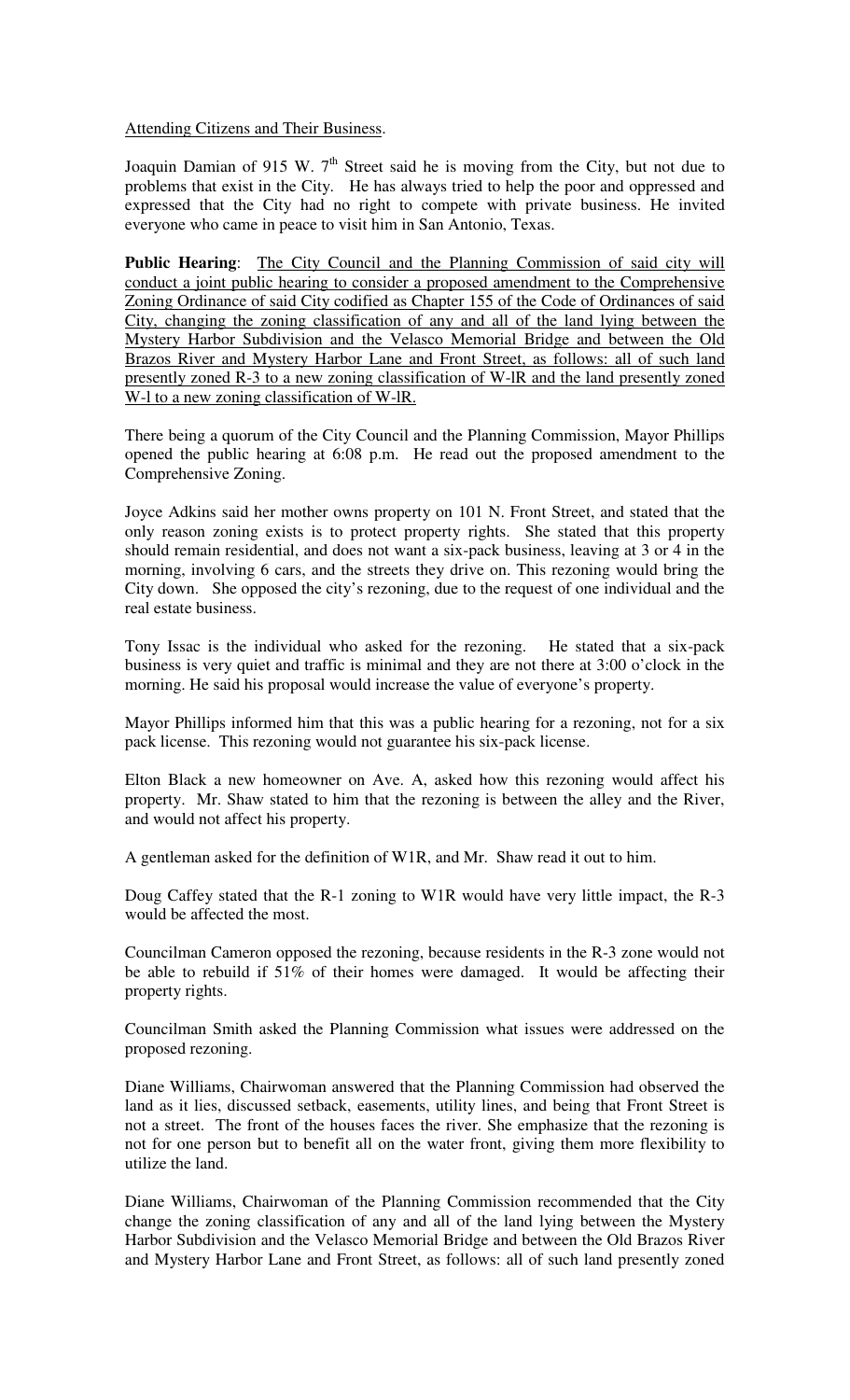R-3 to a new zoning classification of W-lR and the land presently zoned W-l to a new zoning classification of W-lR.

On a motion by Councilman Smith, seconded by Councilman Saccomanno, with all present voting 4 to l, Council instructed Mr. Shaw to prepare the zoning ordinance change. Councilman Cameron opposed.

There being no further questions or comments, Mayor Phillips closed the public hearing at 6:30 p.m.

Consideration of the approval of Ordinance No. 2006-2145 amending sections155.022 and 155.030 of the Code of Ordinances of said City, to change the minimum lot area in the R-1 District, Single Family Residential from 7,500 square feet to 7,000 square feet.

On a motion by Councilman Cameron, seconded by Councilman Smith, with all present voting "aye", Council unanimously approved Ordinance No. 2006-2145 amending sections 155.022 and 155.030 of the Code of Ordinances of said City, to change the minimum lot area in the R-1 District, Single Family Residential from 7,500 square feet to 7,000 square feet.

Consideration of the approval of Ordinance No. 2006-2146 amending Division (B) of Section 97.04 of the Code of Ordinances of said City to add thereto a new item, to be known as item (5), to provide that the name of the roadway connecting FM 1495 with the City's Bryan Beach on the Gulf of Mexico, formerly known as County Road 750, shall be known as Bryan Beach Road.

On a motion by Councilman Cameron, seconded by Councilwoman Garcia, with all present voting "aye", Council unanimously approved Ordinance No. 2006-2146 amending Division (B) of Section 97.04 of the Code of Ordinances of said City to add thereto a new item, to be known as item (5), to provide that the name of the roadway connecting FM 1495 with the City's Bryan Beach on the Gulf of Mexico, formerly known as County Road 750, shall be known as Bryan Beach Road.

Consideration of the approval of Ordinance No. 2006-2147 providing that the prima facie speed limit for vehicles traveling in either direction on Bryan Beach Road between F.M Highway 1495 and the terminus of the said Bryan Beach Road at its entrance into Bryan Beach, shall be 30 miles per hour; providing for the posting of signs.

On a motion by Councilman Saccomanno, seconded by Councilwoman Smith, with all present voting "aye", Council unanimously approved Ordinance No. 2006-2147 providing that the prima facie speed limit for vehicles traveling in either direction on Bryan Beach Road between F.M Highway 1495 and the terminus of the said Bryan Beach Road at its entrance into Bryan Beach, shall be 30 miles per hour; providing for the posting of signs.

## Consideration of the approval of an agreement with Waste Management regarding residential solid waste services.

On a motion by Councilman Smith, seconded by Councilman Cameron, with all present voting "aye", Council approved Mr. Bottoms' recommendation regarding a residential solid waste services agreement with Waste Management. Mr. Bottoms reviewed changes to the agreement. The main change was modifying the base rate from 30 days to 90 days. Mr. Bullard of Waste Management had no problems with the changes.

Consideration of the approval of Ordinance No. 2006-2148 to increase the charge and rate for containers and the collection and disposal of solid waste stored in such containers on residential premises within said City and the minimum charge and rate therefor on commercial or business premises within said City from thirteen and 32/100 (13.32) dollars to nineteen and 70/100 (\$19.70).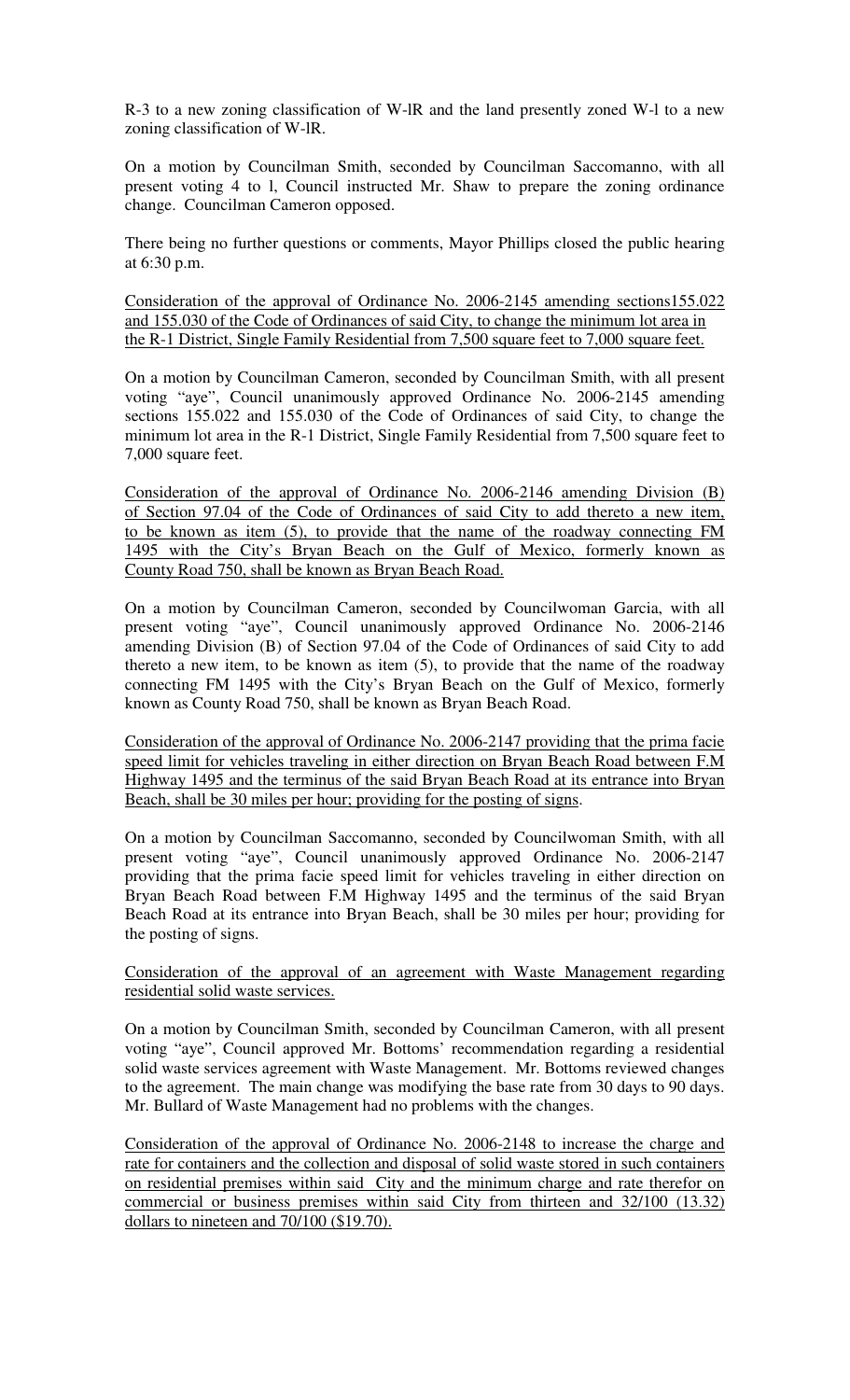On a motion by Councilman Cameron, seconded by Councilman Saccomanno, with all present voting "aye", Council unanimously approved Ordinance No. 2006-2148 to increase the charge and rate for containers and the collection and disposal of solid waste stored in such containers on residential premises within said City and the minimum charge and rate therefore on commercial or business premises within said City from thirteen and 32/100 (13.32) dollars to nineteen and 70/100 (\$19.70).

Consideration of the approval of Resolution No. 2006-2026 setting two public hearings on proposed annexation of 122 acres of land adjoining the existing Bridge Harbor Subdivision and fronting on the Gulf Intracoastal Waterway.

On a motion by Councilman Smith, seconded by Councilman Saccomanno, with all present voting 4 to l, Council approved setting January 2, and January l6th, 2006, two public hearings on the proposed annexation of 122 acres of land adjoining the existing Bridge Harbor Subdivision and fronting on the Gulf Intracoastal Waterway.

Consideration of the approval of Resolution No. 2006-2027 approving the loan agreement between the City of Freeport and the Freeport Economic DevelopmentCorporation, and resolving other matters incident and related to the issuance of a note.

On a motion by Councilman Saccomanno, seconded by Councilman Smith, with all present voting 4 to l, Council approved Resolution No. 2006-2027 approving the loan agreement between the City of Freeport and the Freeport Economic Development Corporation, and resolving other matters incident and related to the issuance of a note. Council Cameron opposed.

Consideration of the approval of selling the City's interest at Block 183, Lot 7, Freeport Townsite, (4201-1859-000) known as 1723-1725 West 8th Street.

This item reagendaed until the City meets tomorrow with Mike Darlow.

Consideration of the approval of selling the City's interest at Block 25, Lot 9, Freeport Townsite, (4200-00322-000) known as 230 E. 8th Street.

This item reagendaed until the City meets tomorrow with Mike Darlow.

Consideration of the approval of selling the City's interest at Block 28, Lots 16-thru 23 Velasco Townsite, (8110-0341-000) known as 503-517 South Ave. C.

This item was reagendaed until the City meets tomorrow with Mike Darlow.

Consideration of the approval of selling the City's interest at Block 28, Lot 19, Velasco Townsite, (8110-2902-000), known as 1113 North Ave. C.

This item was reagendaed until the City meets tomorrow with Mike Darlow.

## Elected Official Report

Councilman Smith attended the Senior Citizens Thanksgiving Dinner at RiverPlace. Had a great turnout; the best he has seen. The police department helped serve at the event.

Councilman Cameron attended a play "Oklahoma" at the Brazosport High School. The drama department put on a good show. He congratulated the entire cast for a world class production.

Councilman Saccomanno also attended the Senior Citizens Thanksgiving Dinner at RiverPlace and a Main Street meeting on November 9, 2006.

Mayor Phillips attended a SPCA meeting today. Adoption rate is up; people are still dropping off animals at the shelter.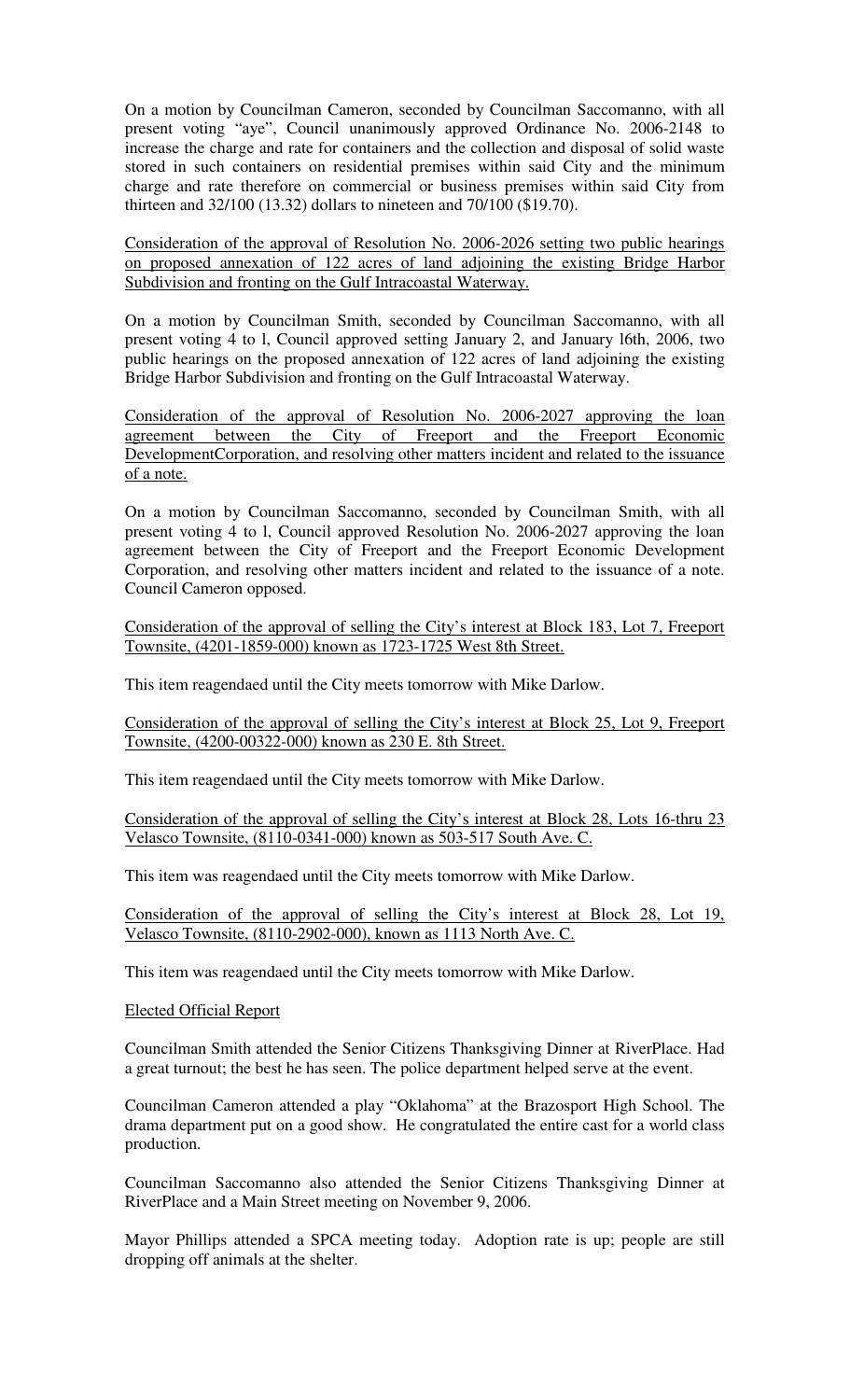### **Work Session**

### Administration Report

Ron Bottoms reported that the CenterPoint service center is closing and moving to Houston. He is talking to other cities of their quality of service. A complaint will be filed with Public Utility Commission. The December 4, 2006 council meeting will be the only meeting in December due to the holidays. He was notified by Jim Ryan with the Brazoria Mosquito Control Department, that they are flying six Japanese Zeros over Bryan Beach on November 30, 2006 before sunrise. He attended a Public Transportation Meeting at RiverPlace on November l6, 2006. A mass transit feasibility study in Southern Brazoria County, on assessing needs. On November 10, 2006, the staff attended a Team Challenge Program in Bay City. The staff went through some physical obstacles. The exercises emphases team work, a lot more can be accomplished.

Chris Motley reported two new employees are on line, will be bringing to Council for introduction.

Mary Stotler working on a Mardi Gra Ball and parade. The fund raiser will be scheduled for February 16, and the parade on the  $17<sup>th</sup>$  of February, 2006. She has started to work on next years, Summertime Blue Festival, with new ideas. She attended The Texas Downtown Association Annual Conference in San Angelo, where Freeport was recognized as a National Main Street City.

Chief Pynes had 9 new employees examination; everyone passed their written and physical tests. He had a good time at the Senior Citizens Thanksgiving Dinner. He thanked his officers, dispatchers and staff for contributing their time in assisting at the Senior Citizens Thanksgiving dinner.

Doug Caffey reported that American Rice is breaking ground on a big project. Lots of inquires and interest in the City. Two individuals have approached him with 12 sets of house plans, possibility after the New Year.

Larry Fansher preparing the Municipal Park for Holiday on the Brazos. The event is planned for December 7, 2006. The theme will be "Plantation on the River", encouraging all to come dressed in the 1800 era. City crews have started decorating all over the city for the upcoming holidays.

Gary Beverly met with outside auditors and all went well. A report will be ready the first part of the year.

Update by David Steadman , President and CEO of the Economic Development Alliance for Brazoria County.

David Steadman updated Council on the Economic Development progress. Freeport has been focused and trying to grow, diversifying the economy by creating more jobs and capital investment broaden the tax base. The Marina project would provide a needed boost for the local economy and encourages new development along the Brazos River. Naming FLNG on line, Dow with 2 new projects, BASF has one, Port Freeport has brought in Turbana, and American Rice has new prospects. The characteristic of the Alliance is recruitment and the growth and diversification of the economy, retention and expansion of existing business, infrastructure, and quality of place. Things are looking good in Brazoria County. The Alliance supports the City of Freeport efforts.

### Discussion concerning leasing a portion of the Old Service Center, 510 S. A.

Mr. Bottoms discussed leasing a portion of the old service center between Broad and East 5<sup>th</sup>, next to Lincoln Park to Freeport Marina L.P., for marina operations. They will pay \$1,250 a year, on a 39 year lease. Freeport Marina L. P. will do some improvements on the property. Mr. Shaw was asked to review the lease agreement.

Mayor Phillips closed the work session and opened the executive session at 8:05 p.m.